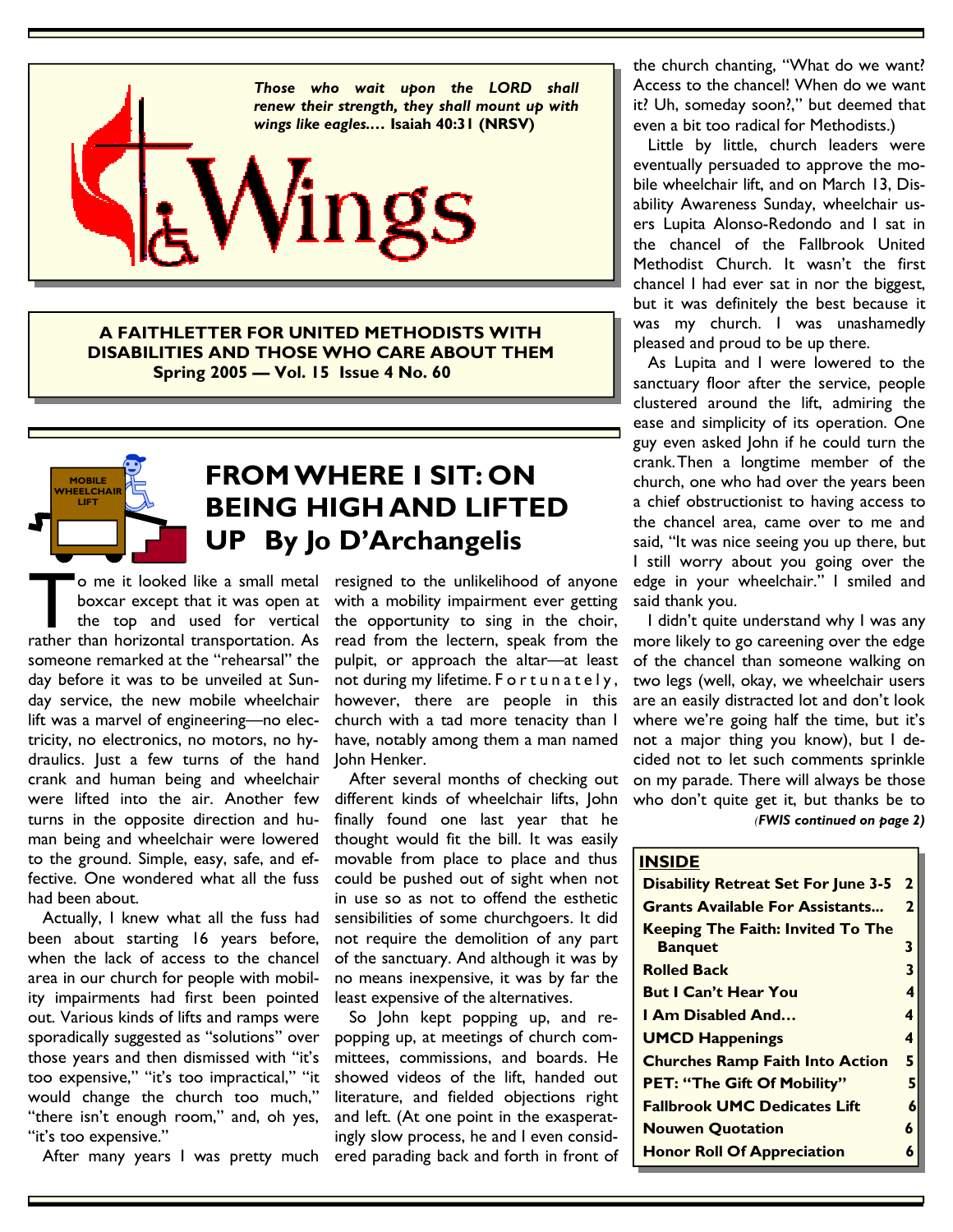

# **DISABILITY RETREAT SET FOR JUNE 3-5 By Bruce Baraw**

Memorial Spiritual Life Retreat,

with mobility, sight, and/or hearing impairments, plus their spouses or caregivers, has been scheduled for Friday through Sunday, June 3-5, 2005, at Camp Cedar Glen in Julian, Calif.

 Co-sponsored by the Committee On Disability Concerns and the Board of Outdoor, Camping, and Retreat Ministries of the California-Pacific Conference of the United Methodist Church, the retreat has as its theme: "Being Able When You're Dis-Abled" and will be led by M. Guadalupe (Lupita) Alonso-Redondo.

 Alonso-Redondo will graduate from the Masters in Divinity program at Claremont School of Theology this year and is currently seeking probationary status

within the Elder's track of the United Methodist Church.

 As a person of Hispanic origin with a physical disability, she shows a special interest for the Holy Spirit, worship, disability issues, inclusion, and Hispanic Ministries as well as a passion for being Christ's arms and feet for the world.

 Alonso-Redondo has been part of Mariposa Ministry and other ministries of the Church such as Walk to Emmaus, Conference on Prayer and Healing, and Lay Speaking Ministries for many years. She brings a special understanding of what it means to be called not "in spite of" her physical limitations but "with all" her abilities and disabilities in order to give honor and glory to God.

 The cost of the retreat is \$100 per person, including meals and accommodations, program and materials. Inter-



**A** non-official, non-profit quarterly newsletter published for, by, and about United Methodist adults with disabling conditions

**FOUNDER/EDITOR COMPUTER LAYOUT GRAPHIC DESIGN** Jo D'Archangelis

**CORRESPONDENCE** Send all correspondence—including feedback, original writings, items from other sources, and changes of address—to Jo D'Archangelis, Editor, at **Mailing Address** 592 West Ammunition Road, Apt. 1 Fallbrook, CA 92028 **Telephone/Fax** [760] 723-2668 (please call before faxing) **E-Mail** jodarlis@aol.com

**E-WINGS** Two e-mail versions of *Wings* are available for those with vision impairments and computer "reading" devices, those who have difficulty handling paper and print pages, those who live outside the USA, and those who just prefer computer viewing: (1.) A strictly e-mail version in unformatted text without graphics, and (2.) A formatted version with color graphics available to those able to open attached files in MSPublisher 2000 format. E-mail Jo D'Archangelis at jodarlis@aol.com to request either, or both, of these versions.

**WINGS ONLINE** Four issues of *Wings—*Fall 2002, Winter 2003, Spring 2003, and Summer 2003—in their entirety may be accessed at www.cal-pac-ccdm.org/. Selected articles from back issues of *Wings* 1995-98 may be accessed at www.mariposa-ministry.org.

**DONATIONS** Most of the funding for *Wings'* publication and mailing comes from reader donations. There are no subscription fees. If you think *Wings* is worth it, please make a check or money order payable to the "Fallbrook United Methodist Church" (or "FUMC") and mark it "Wings Newsletter." Mail it to the church address below.

| <b>Basic Angel</b>   | $$6 - $14$    | <b>Major Angel</b> | $$15-$24$ |
|----------------------|---------------|--------------------|-----------|
| <b>Super Angel</b>   | $$25-$49$     | Mega Angel         | \$50-\$99 |
| <b>Awesome Angel</b> | \$100 or more |                    |           |

**Church Address** Fallbrook United Methodist Church 1844 Winterhaven Road Fallbrook, CA 92028 **Church Telephone** [760] 728-1472 **Church Fax** [760] 728-7433 **Church E-Mail** FUMC1887@tfb.com

ested parties are encouraged to seek scholarships or sponsorships through their local churches. Partial scholarships are also available through the Dean of the Retreat, Dee Baraw. All inquiries will be confidential.

 For brochures and registration forms or information about the retreat, scholarships, and accommodation of special needs, contact Dee Baraw at 619-337- 0746, e-mail SDUMCampsDee@aol.com, or fax 619-303-9962.

 Brochures and registration forms are also available from Jheri Heetland at 1- 800-244-8622, e-mail jheetland@calpac.org, or fax 626-796-7297. All registrations must be submitted by May 13, 2005.

**Baraw is a member of the Committee** 

## **Grants Available For Assistants To Deaf/ Disabled Youth At Church Camps**

 Tom Simmons, chairperson of the Committee on Disability Concerns, California-Pacific Conference of the United Methodist Church, reports that the committee has available two \$200 grants to provide the cost of housing and meals for personal aides and/or interpreters accompanying youth with hearing, sight, and/or mobility impairments to conference and district camping or retreat events. The grants will be awarded on a firstcome, first-served basis. To apply, contact Jheri Heetland at 1-800-244- 8622 or email jheetland@cal-pac.org.

*(FWIS continued from page 1)* 

**God for those who do.**  My gratitude not only to "Mr. Persistence" himself, John Henker, but to everyone in the Fallbrook United Methodist Church—among them Ron Hogan, Paul and Cay McCracken, Jean Dooley, Marilynne Gebhart, and Pastor Dennis Ginoza who, moved by the Spirit of God, have supported access to the Church by all of God's children. **MBILE**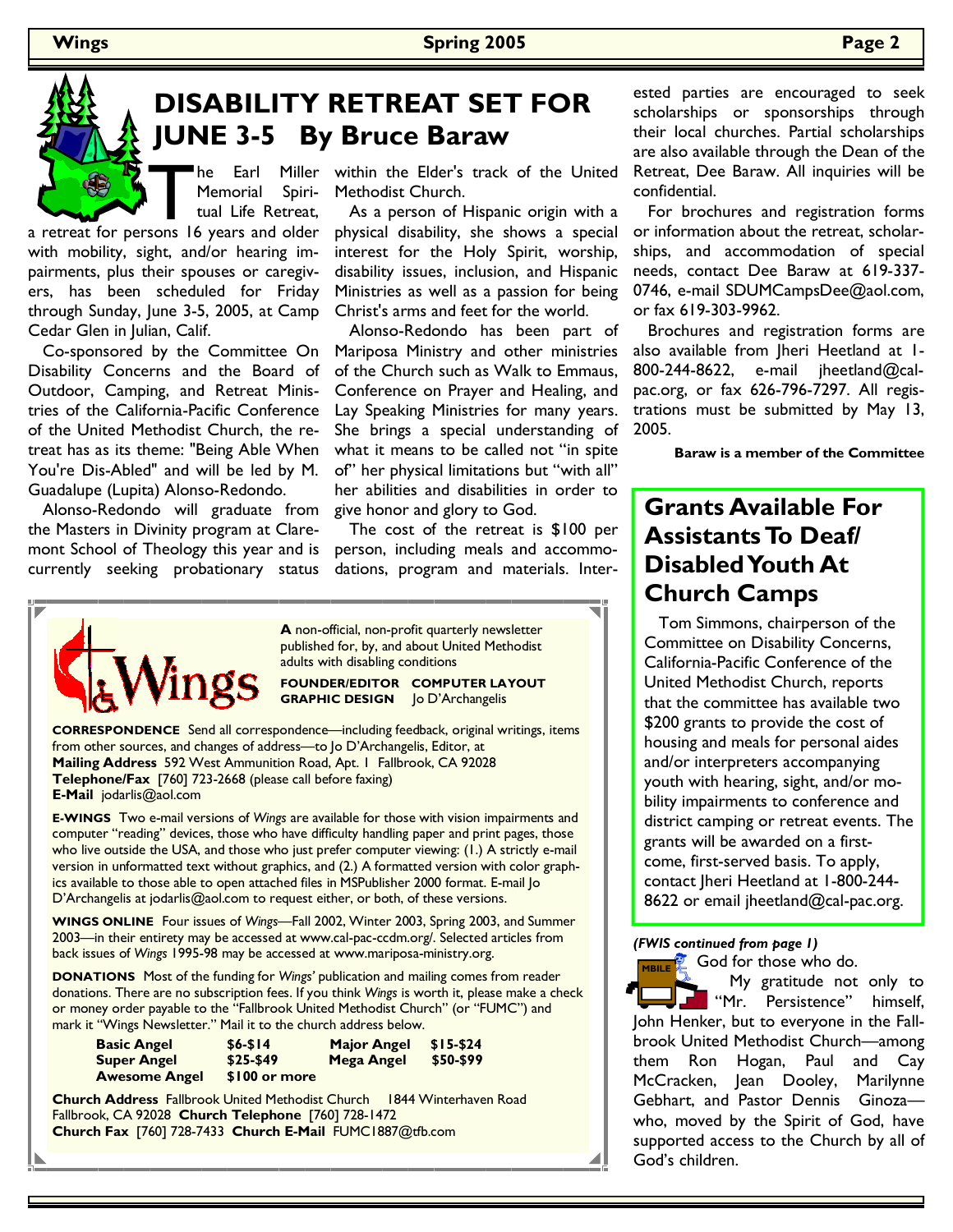# **KEEPING THE FAITH: INVITED TO THE BANQUET By Josie Byzek**

weeks after a bicycle accident in 1997 left movement for justice, for inclusiveness," B ob Molsberry, senior<br>
Grinnell, Iowa, lay in a coma for six pastor of United Church of Christ in him with an incomplete L1 injury.

Like most other people with SCI, Molsberry's adjustment to his disability isn't always easy, but he says his injury never shook his faith. "My family has been through a lot of loss, lots of changes and stuff," he says. "We always knew things were going to work out, God was with us. Even in disability, even in death, faith was not in question."

Molsberry and Ann, his wife of 26 years, have lived through losing one child to a stillborn birth and almost losing another child to leukemia. Molsberry's injury and subsequent use of a wheelchair was just one more big life-changing incident to deal with.

Molsberry holds a unique view of scriptures dealing with disability, healing, and cure. "I think you need to throw out the primitive worldview of the Bible," he says. "The Wisdom literature from the Old Testament very clearly equates disability and sin...unworthiness, unsacredness. You defile the altar if you approach with a blemish or lameness. That's specific, that's clear, but that's a world view you have to set aside."

What about all those New Testament lepers, blind men, hemorrhaging women and paralytics who pick up their mats and walk off? "I disregard them, in terms of disability," he says. Those scriptures have no bearing on his life: "I'm not looking for healing, I'm looking for adjustment to where I am."

He finds himself in the scripture passages where Jesus subtly speaks for inclusion, "where Jesus talks to women and sinners, and to people who you normally wouldn't talk to....These passages also refer to acceptance of people with disabilities, even though it's not spelled out."

Bible studies with Molsberry can sometimes become wrestling matches. "People resist me. They say we all need spiritual healing, and I say, well, yeah, of course, but it says the lame guy got up and walked. Where does that put me?"

…"There is a strong, strong Christian he says. "But often the diversity, justice, and inclusiveness movements—the civil rights movements—don't see disability as being in one of those categories."

Molsberry wishes churches would use

the model Jesus taught in the Gospel of Matthew. "Jesus says to turn away the normal invitees to a banquet and invite the lame, the cripples, and the blind...not to heal them, but to show that they're part of the kingdom, and really to show up the so-called normal ones."

*(Molsberry's book, "Blindsided By Grace: Entering the World of Disability," was published in 2004 by Augsburg-Fortress.)* 

> **Excerpted with permission from "Keeping The Faith,"** *New Mobility* **(Dec. 2002), www.newmobility.com**

로 가족 그 모자 모자 그리고 한 호텔 프로그램 모자 고기 고기 있다.<br>그러고 그 그의 그의 그는 그의 그의 그의 고기 그의 그의 그의 그의 소리

## **ROLLED BACK By John Bade**

Cold, dark rock, immovable—casting its shadow over the garden, entombing life within its silent, dark chambers. We know only too well those stones that weigh heavy on our hearts—grief, death, illness, loneliness, sin, shame, guilt, addiction, depression, broken relationships.

The landscape of our lives is littered with these rocks. . . boulders that block our path and keep us from life.

Like the women that First Easter morning, we wonder, "Who will roll away the stone?"

It is too big, too imposing for our limited strength alone to move. Our energy and thoughts become consumed by its presence, and we lose the purpose of our journey.

It becomes the stone around our neck that drowns us, suffocating life and hope.

But when we finally arrive at the place of the stone, we discover that the stone has been rolled back not removed, but moved just enough to allow the power of the resurrected Christ to be set free in the world.

God has the power to roll the stone away.

In God's hands, the stone that entraps us and seals out life can become the foundation for new life.

In God's hands, the boulder that causes us to stumble can become the pavement for a new path.

In God's hands, the rock that casts its shadow over us can be refined and polished to become a beautiful gem that reflects the light of God's love and power to all who see it.

Christ is risen! Christ is risen indeed!

God has rolled away the stone; life, love, grace, power, and light break forth into the darkness of our lives.

**From** *Alive Now* **(Sept./Oct. 2000)** 

**At the time he wrote these words, Bade was a husband, father, pastor, and writer who had been living with Parkinson's disease for ten years.**

<sub></sub>; 팑뫘땃땃됏꿪ِ땃ソ뫄땃덌<u>뫄</u>땃뫄땃끳끳ণ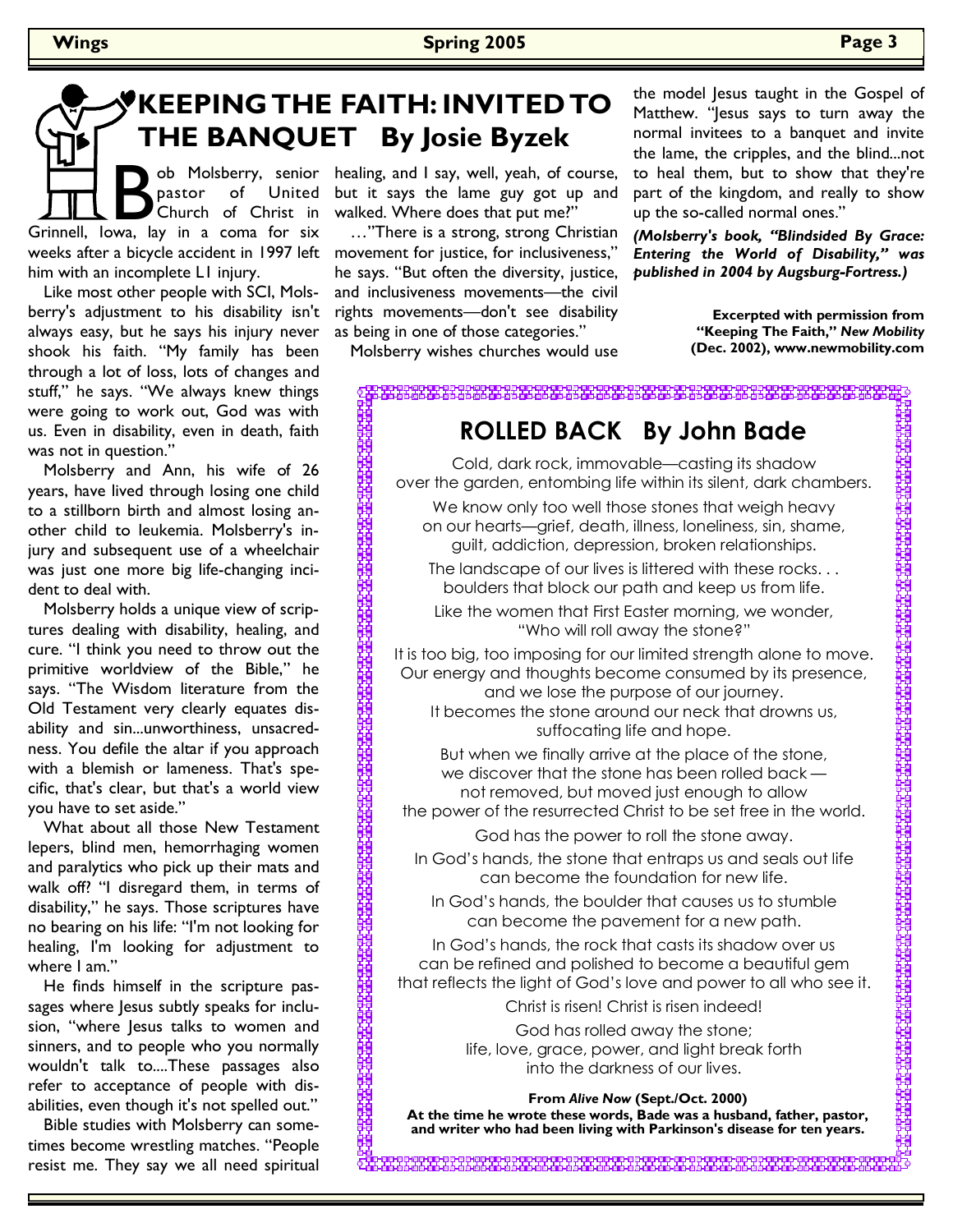



# **BUT I CAN'T HEAR YOU By Kit Kuperstock**

mericans often say, "I hear you."<br>We mean, "I hear and understand<br>heard.That's why hearing loss, the most We mean, "I hear and understand you." Everyone hungers to be heard. That's why hearing loss, the most common serious handicap, can also be the most infuriating. "I can't hear you" can seem an affront.

 A dedicated, successful teacher said a small deaf student she loved "could hear anything he really wants to hear." I wished she were right. But like her little student and ten million other Americans, I have to watch a speaker closely enough to speech read in addition to having electronic help.

 My electronic help includes a powerful hearing aid for my left ear; my right ear doesn't work. I use a TDD (telephone device for the deaf) for essential phone calls.

 At church, my help comes from the infra-red system in our sanctuary. With it I hear our church services better than I've ever heard anything else. Every word, every bit of music is broadcast directly to the infra-red receiver in my ear. Yet, even more important at church is nonverbal communication—there's no need to amplify a smile or a hug. Bread and wine feed hunger that words cannot really satisfy.

 While there are many ways of communicating nonverbally, our culture is very verbal. That presents me with the continuing problem of often not knowing what's going on. If I'm with friends deciding where to go for lunch, I find out when

we arrive. Rather fun.

 But sometimes not being able to hear has more serious consequences. If I had to be rushed to a hospital and emergency surgery was advised, I'd need someone to explain every detail probably writing notes—so I could make informed decisions.

 It has been pointed out, however, that there are times when not hearing has its benefits. Glen, a high school student, often flips off his hearing aid before asking his parents anything to which they might answer "No." Glen also argues that Thomas A. Edison accomplished so much precisely because he *was* deaf: "Nobody could interrupt him." As Glen insists, even deafness may occasionally come in handy.

 Deafness can be a horrible isolation chamber. I've had experience with that isolation chamber. That's why it seems incredible that my life now, working in a home office, alone at least twenty hours a day, has somehow become a mostly joyful silent retreat. I find myself daring to bring even tiny things to the Lord of all time and space. Even when I don't, God's voice is an antenna to keep me on wavelength. That is grace in its purest form, definitely not deserved.

 After saying this, however, I am positive about one small thing: It is easier to be a *doer* of the word when one can also sometimes be a *hearer*.

**From** *Alive Now* **[March/April 1997]**

#### \*\*\*\*\*\*\*\*\*\*\*\*\*\*\*\*\*\*\*\*\*\*\*\*\*\*\*\*\*\*\*\*\*\* I Am Disabled And…

LORD, it is almost too awesome to contemplate that as I present my body to you as a living sacrifice in response to your great mercies to me, you find me holy and acceptable in your sight. This renews my mind to reject what the world values as "good" and "perfect" and to experience your truly good and acceptable and perfect will for me.

\*\*\*\*\*\*\*\*\*\*\*\*\*\*\*\*\*\*\*\*\*\*\*\*\*\*\*\*\*\*

**Affirmation #12 based upon Romans 12:1-2 (NRSV) by Ken Tittle and Mariposa Ministry and Mariposa Online.** 



**UNITED METHODIST CONGRESS OF THE DEAF GLOBAL CONFERENCE 2005 "Declare God's Glory Among the Nations" July l4-17, 2005 Baltimore, Maryland Comfort Inn Airport Hotel 6921 Annapolis Blvd. Baltimore, MD 21225 Hotel Phone: 410-789-9100 (use relay) UMCD Contact Person: Rev. Peggy Johnson 410-247-5045 (Voice/TTY) www.umcdconference.org** 



**DEAF/BLIND CAMP June 12-17, 2005 West River United Methodist Camp West River, Maryland \$175 For Campers Free For Support Service Providers (SSPs)** 

**Contact Person: Peggy Johnson RevPaintPink@aol.com 410-247-5045 (Voice/TTY)** 

**DEAF CHILDREN/YOUTH CAMP July 25 –29, 2005 West River United Methodist Camp West River, Maryland \$300 Per Camper Contact Person: Peggy Johnson RevPaintPink@aol.com 410-247-5045 (Voice/TTY)**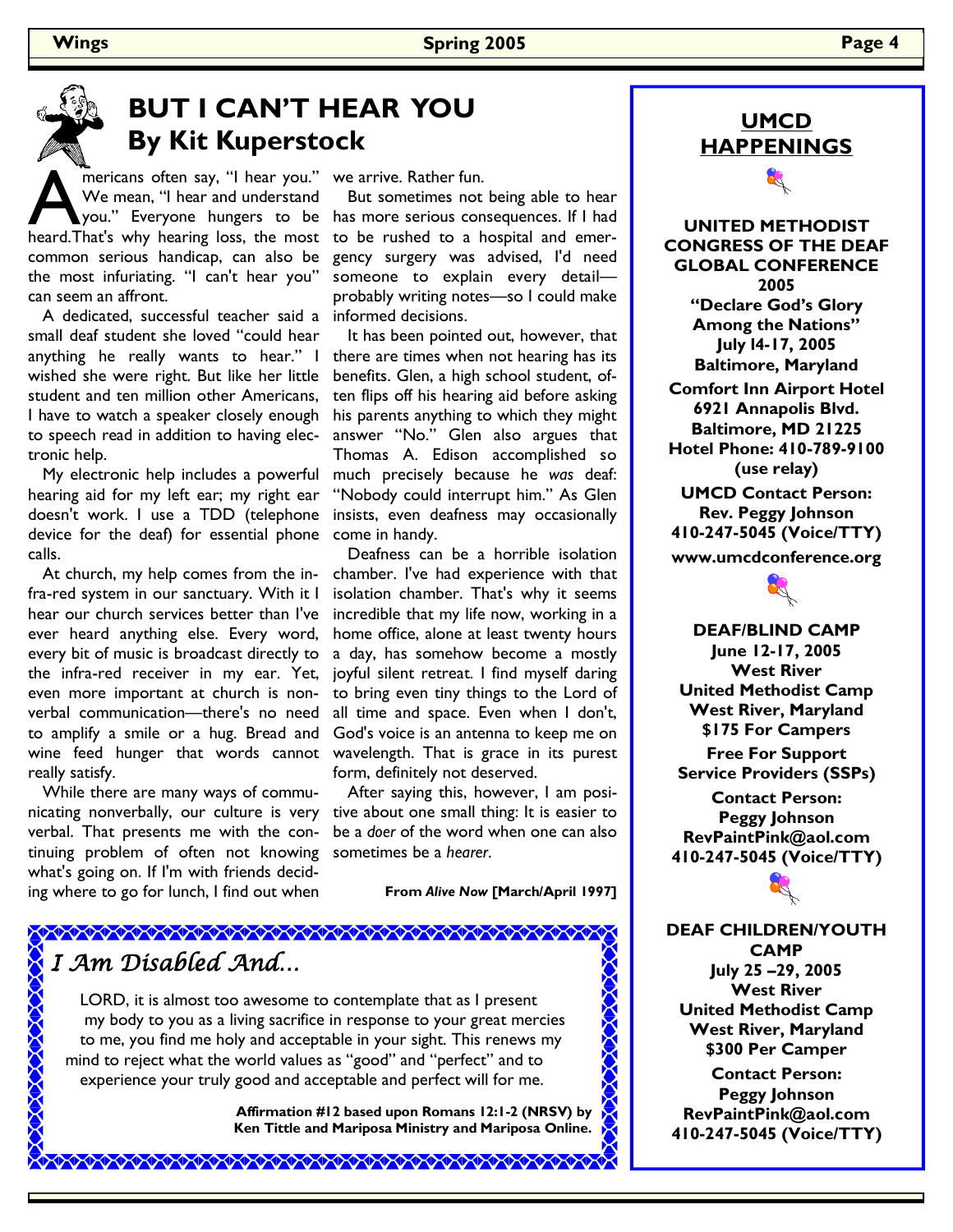# **UM CHURCHES RAMP FAITH INTO ACTION By Betty Backstrom**

**A l Smith, a retired American League baseball umpire, was having difficulty getting up and down the front steps of his house in Bossier** League baseball umpire, was having difficulty getting up and down City, La. The effects of knee surgery had forced Smith—who once shared the baseball diamond with legendary players like Mickey Mantle—to use a walker and a wheelchair to get around.

 Members of North Highlands United Methodist Church in Shreveport provided a solution to the problem by building a wheelchair ramp for Smith's home. The structure built by the volunteers was the 25th in a series of ramps constructed by the group over the last three years.

 Inspired by the "Takin' it to the Streets" initiative, a project of the Louisiana United Methodist Volunteers in Mission\* program, North Highlands is one of about 15 churches in the annual conference that have organized ramp-building programs.

 "The reward we get from building the ramps is being able to do something for folks that they can't do for themselves. The ramps make them more mobile, and help them to get out of the house," said Guy Moore, coordinator of the program for North Highlands....

 The group from Shreveport now travels across the state, helping out wherever the need arises. "...On the average, we complete six to nine ramps a year," Moore said....Each ramp takes 15-20 hours to build. With some preconstruction done in one of the volunteer's home workshops, the group can put a ramp together in one day.

 The ministry draws volunteers from all walks of life. As he worked on the Smith ramp project, Bob Dykes, an oilfield contractor, pointed out, "This fellow right here, with the red shirt on, is Jim Roberts. He's the retired chief of police….."

*\*United Methodist Volunteers in Mission (UMVIM) is a missionary program in which United Methodists, both lay and clergy, may offer their skills and talents for Christian service at home and around the world on shortterm assignments at their own expense.* 

Members of the construction team pay their own travel expenses. "It costs about \$100 a man to go," Dykes said.

 Many of the recipients cannot afford the cost of supplies to have the ramps built. North Highlands pays for materials in those cases. Those who can afford to pay for the materials do so, with the volunteers providing free labor.

 "There's a good turnout today," said the Rev. Tom Dungan, associate pastor at North Highlands….Dungan explained that the group stays in contact with those who deal with people in need of ramps. "Matter of fact, several hospitals have even called us when they were aware of a patient being sent home that had to have a ramp. This is just a good opportunity for us to get out in the community and show our faith by putting it to work. Faith in action."

 Al Smith, rolling down the completed ramp for the first time in his wheelchair, said, "I appreciate this more than they'll ever know. It's going to be a wonderful help for me and for my wife. I could never say enough good words. It just astounds me what they did."

**Abridged from** *Churches Put Faith Into Action With Ramp-Building Ministry***, United Methodist Disability Concerns website (http://gbgm-umc.org/health/disc/), Mar. 29, 2004. Backstrom is editor of**  *Louisiana Now!***, the newspaper of the Louisiana Annual Conference of the UMC.** 

# **PET: "THE GIFT OF MOBILITY"**

either small nor furry, the PET is nonetheless in the words of its designer, United Methodist Earl Miner, "cute." Part go–cart, part tricycle, a PET (Personal Energy Transportation) has wheelbarrow tires and a box under the seat to haul items, and is operated by a hand crank or levers. It goes where wheelchairs can't and is a lot less expensive to manufacture. PET owners, disabled by polio, landmines, birth defects, war injuries, and animal attacks, can be found in 27 different countries, including Zambia, the Congo, Zaire, and Georgia (a former republic of the Soviet Union).

 Rev. Mel West, a retired United Methodist minister in Missouri, leads PET Project, a program of the United Methodist Rural Fellowship. In 1993, West heard from Larry and Linda Hill, mission workers in the Congo, of the need for a one-person-sized mode of transportation that was sturdy and easily operated by hand. He took the general specifications to Miner, a retired industrial designer, and the first PETs were assembled in West's garage in 1996.

 Today a network of over 30 volunteers throughout the United States raises funds, buys materials, cuts and welds steel, makes wooden parts, and assembles PETs—1500 of them in 2003—at various centers. PETs assembled in the U.S. are then sent overseas via Mercy Ships where organizations like Roc-Wheels and Iowa-based Hope Haven distribute them. Last year, the United Methodist New Life Center in Zambia began assembling PETs; there two or three PETs can be manufactured for the \$250 it costs to assemble one here.

 In countries where poverty is rampant and social services nonexistent, PETs have enabled many people with mobility impairments to farm or get work. "Our ministry gives people the gift of mobility which restores their dignity and ability to care for themselves," says West. "PETs allow us to say to people, 'In the name of Jesus, arise and walk.'" **— J. D. —**

*(For more information about PETs, visit www.giftofmobility.com, www.newlifezambia.com, www.petflorida.com, and www.rocwheels.org. Contributions* 

*can be made to The PET Project from these sites or by means of UMCOR Advance Special #982665-5.)* 

**Based on "Pet Project," by M. Garlinda Burton,** *Interpreter* **(Feb.-Mar. 2000), and "'Mobility Gift' Restores Disabled People's Lives" and "PET: Simple, Easy And 'Cute'" by Susan Valley Barton,** *The United Methodist Review* **(Jan. 16, 2004).**